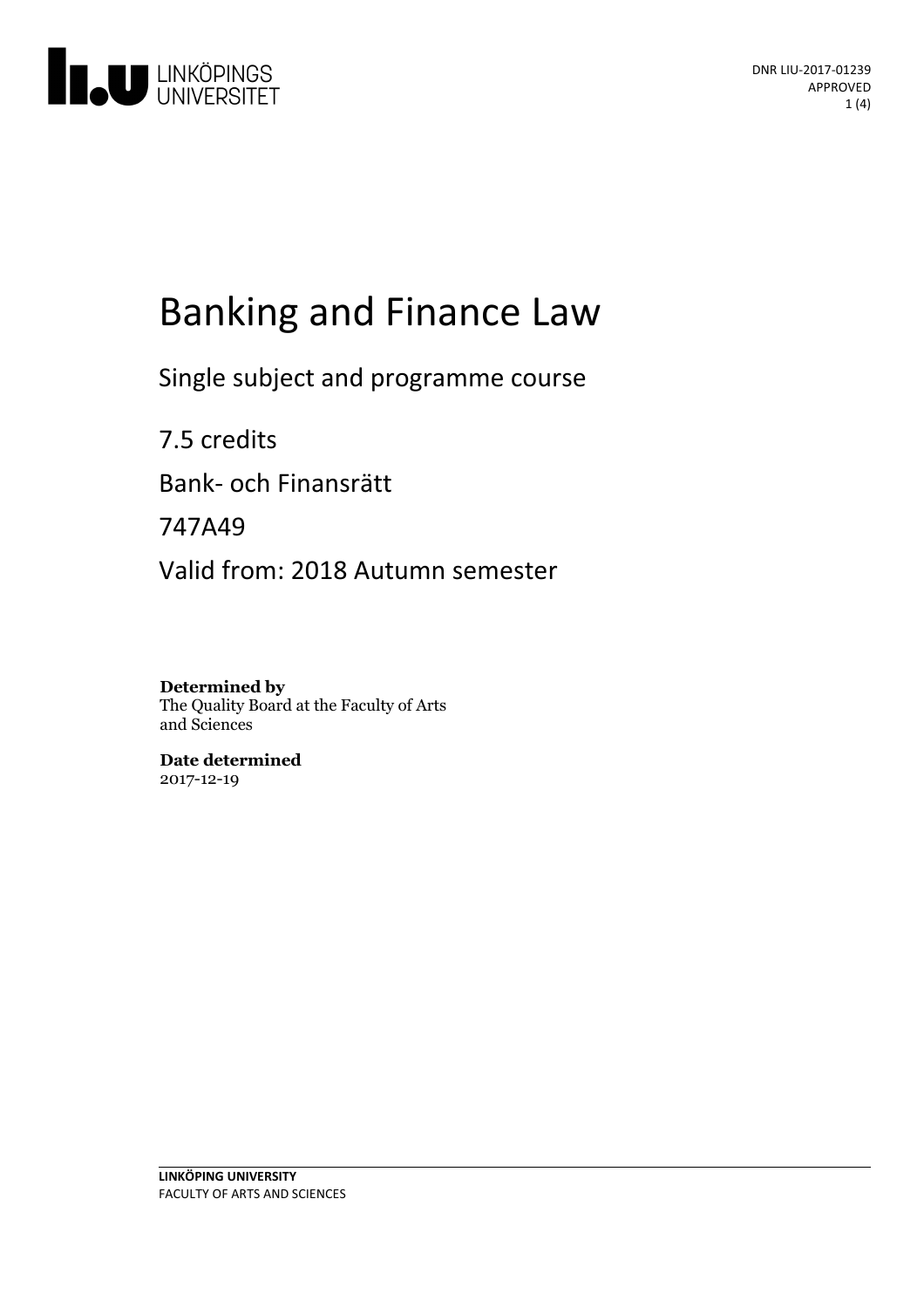## Main field of study

Commercial Law

Course level

Second cycle

#### Advancement level

A1N

#### Course offered for

- Master Programme in Commercial and Business Law
- Master´s Programme in Commercial and Business Law with focus on Europe

#### Entry requirements

Bachelor's degree 180 ECTS credits including at least 90 ECTS credits in Business

English corresponding to the level of English in Swedish upper secondary education (English 6/B).

## Intended learning outcomes

After completion of the course, the student shall at an advanced level be able to:

- identify and explain key concepts defining the regulation of the banking and
- financial system, account for and discuss certain areas of banking and financial regulation, such asthe regulation of payment and settlement systems, capital and liquidity controls, supervision of banks and other actors in the financial system, bank insolvency and resolution, payment systems, and know-your- customer (KYC) legislation,
- account for the regulation of fund management, in the fields of collective
- $\bullet$  express, orally as well as in writing, conclusions, acquired knowledge, and arguments in English,<br>• display a critical and reflective attitude towards judicial developments in
- fields such as Fin-Tech,<br>• reflect on ethical and sustainability issues, in fields such as ethical
- investing, Islamic banking, anti-money laundering and investor/consumer protection regulation.

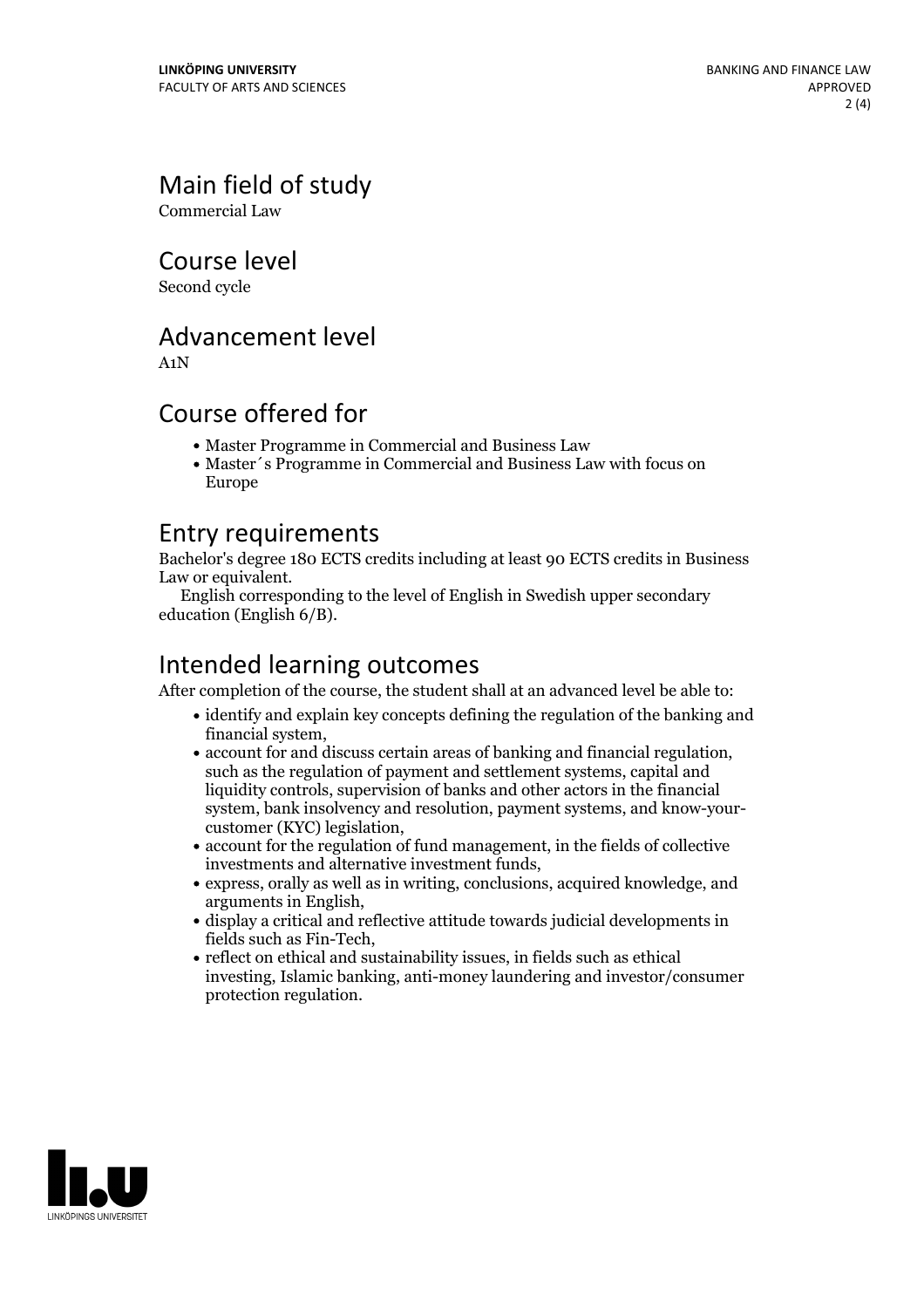#### Course content

The course is divided into four sections with different subject areas. During the first section the financial regulatory system, with the regulatory authorities and supervisory functions at the national level, at the European Union (EU) level as well as at the global level are identified and explained. During the second section, focus is on banking regulation. During the section, the regulation of payment and settlement systems, capital and liquidity controls, supervision of banks as well as bank insolvency and resolution is covered. During the third section, the regulation of collective investement funds as well as actors in areas such as shadow banking is discussed. During the fourth and last section, the aim is to reflect on ethical and sustainability issues as well as the development of the banking and financial system. The topics covered in the last session include ethical investing, alternative investment forms, such as Islamic banking, anti-money laundering regulation, KYC legislation aswell as recent developments in the field of Fin-Tech.

## Teaching and working methods

The teaching consists of interactive lectures, seminars, exercises and assignments. Homework and independent studies are a necessary complement to the course. Language of instruction: English.

### Examination

The course is examined through active participation in the seminars, written assignments, and an individual written exam. Detailed information about the examination can be found in the course's study guide. If the LiU coordinator for students with disabilities has granted <sup>a</sup> student the

right to an adapted examination for <sup>a</sup> written examination in an examination hall, the student has the right to it. If the coordinator has instead recommended for the student an adapted examination or alternative form of examination, the examiner may grant this if the examiner assesses that it is possible, based on consideration of the course objectives. Students failing an exam covering either the entire course or part of the course

twice are entitled to have <sup>a</sup> new examiner appointed for the reexamination. Students who have passed an examination may not retake it in order to

improve their grades.

#### Grades

Three-grade scale, U, G, VG